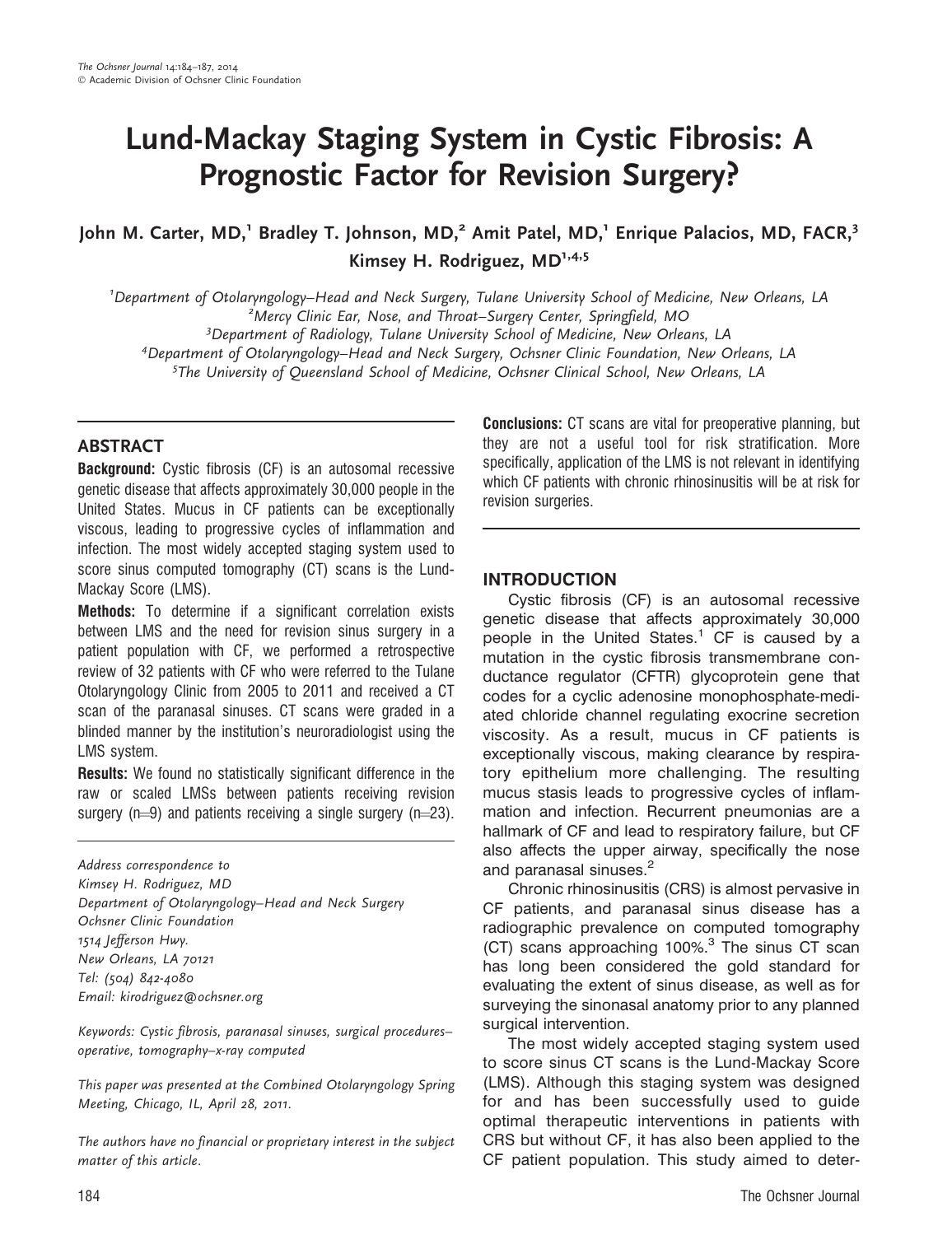| <b>Sinus Type by Group</b> | <b>Evaluation Based on Computed Tomography</b> |               |                    |
|----------------------------|------------------------------------------------|---------------|--------------------|
|                            | <b>Normal</b>                                  | <b>Absent</b> | <b>Hypoplastic</b> |
| <b>Sphenoid</b>            |                                                |               |                    |
| Single surgery $(n=23)$    | 37                                             |               |                    |
| Revision surgery $(n=9)$   | 12                                             |               | 0                  |
| <b>Frontal</b>             |                                                |               |                    |
| Single surgery $(n=23)$    | 16                                             | 28            |                    |
| Revision surgery $(n=9)$   | 4                                              | 14            |                    |

Table 1. Radiographic Evidence of Sphenoid and Frontal Sinus

mine if a significant correlation exists between LMS and the need for revision surgery in the CF patient population as demonstrated by experience at 1 institution.

## **METHODS**

This retrospective cohort study was approved by the Tulane University Institutional Review Board, and all data were handled in accordance with Health Insurance Portability and Accountability Act regulations. Patients with a diagnosis of CF who were surgically treated in the Otolaryngology Clinic at Tulane University since 2005 and who received a CT scan of the paranasal sinuses were included. Each CT scan was obtained preoperatively, and only the CT scan preceding the first operation was considered in revision cases.

CT scans were graded in a blinded manner by the institution's neuroradiologist using the LMS system. The LMS scale is 0 (no opacification), 1 (partial opacification), and 2 (complete opacification), while the ostiomeatal complex score is 0 (not occluded) or 2 (occluded). Each sinus is staged and scored separately. Additionally, each sinus was evaluated by the neuroradiologist and graded as normal, hypoplastic, or absent based on ageappropriate norms. Those sinuses that were undeveloped were assigned a null value. The sinus scores were summed, and the combined score was scaled up to range from 0 to 24 by the factor 24/n, where n represents the maximum potential LMS based on the number of sinuses pneumatized.<sup>4-6</sup> Statistical analysis was undertaken utilizing the Mann-Whitney test, and results with corresponding  $P$  values  $<$  0.05 were considered statistically significant.

#### RESULTS

Thirty-two patients met inclusion criteria. Genotype was not available for 8 patients, 13 patients were  $\Delta$ F508 homozygotes, and 11 patients were  $\Delta$ F508 heterozygotes. Average age at time of surgery was 13.8 years, and average time between surgeries for

patients with multiple surgeries was 15.4 months. Twenty-three patients underwent a single surgery and 9 patients required revision surgery.

Of all patients, 21 had an absent frontal sinus (66%) and 1 (3%) had a hypoplastic sinus. Regarding the sphenoid sinus, 5 patients (16%) had an absent sinus and 1 patient (3%) had a hypoplastic sinus. The 23 patients in the single surgery group had 28 absent, 2 hypoplastic, and 16 appropriately sized frontal sinuses. The 9 patients in the revision surgery group had 14 absent, 0 hypoplastic, and 4 appropriately sized frontal sinuses. The single surgery group had 7 absent, 2 hypoplastic, and 37 appropriately sized sphenoid sinuses compared to 6 absent, 0 hypoplastic, and 12 appropriately sized sphenoid sinuses in the revision surgery group (Table 1).

No statistically significant difference in raw LMS was demonstrated between the revision surgery (mean 14.33) and single surgery groups (mean 13.48) ( $P=0.37$ ). The raw LMS was then scaled to take into account sinus hypoplasia and/or absence, which is common in the CF patient population. A conversion factor of 1.22 was applied to the 9 revision patients (28%), and a conversion factor of 1.18 was applied to the 23 single surgery patients (72%). No significant difference was found between the average LMS conversion factors  $(P=0.37)$ . Utilizing the Mann-Whitney test, we found no statistically significant difference in the scaled LMS between the revision surgery (mean 17.48) and single surgery (mean 15.91) groups  $(P=0.31)$  (Table 2).

## **DISCUSSION**

As a result of advances in treatment, the median survival period for CF patients exceeds 35 years, $<sup>7</sup>$  and</sup>  $25\%^{8,9}$  of CF patients will ultimately undergo functional endoscopic sinus surgery (FESS) for treatment of their sinonasal disease after failing maximal medical therapy. Because of the increasing lifespan and the prevalence of sinonasal disease in this patient population, clinicians must understand which patients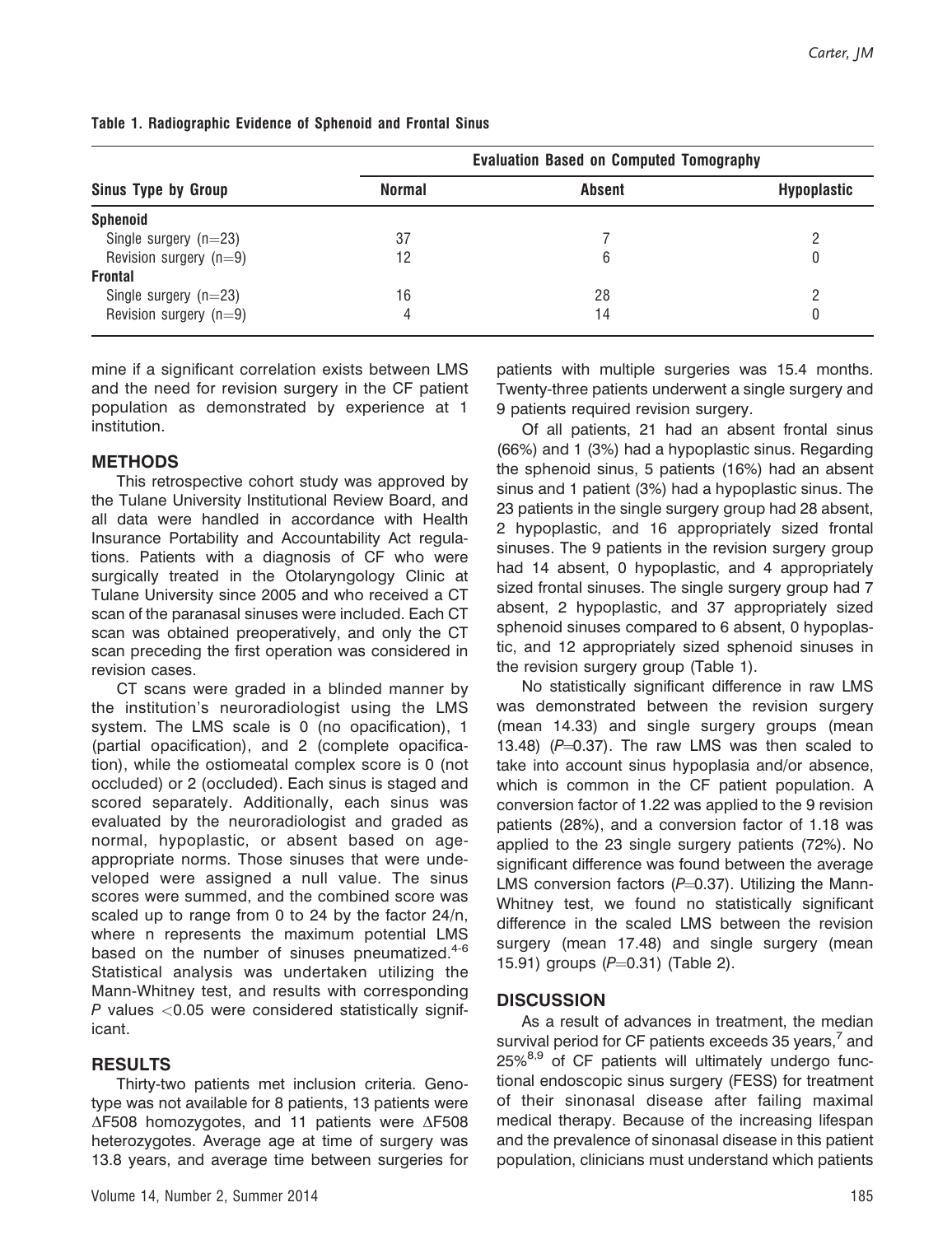#### Table 2. Lund-Mackay Scores

| Group                    | <b>Mean Lund-Mackay Score</b> | <b>Conversion Factor</b> | <b>Scaled Lund-Mackay Score</b> |
|--------------------------|-------------------------------|--------------------------|---------------------------------|
| Single surgery $(n=23)$  | 13.48                         | 1.18                     | 15.91                           |
| Revision surgery $(n=9)$ | 14.33                         | .22                      | 17.48                           |

No significant difference was indicated between the single surgery or revision surgery groups in either raw ( $P=0.37$ ) or scaled ( $P=0.31$ ) Lund-Mackay Score.

have particularly refractory disease and will be at risk for revision surgeries.

The LMS system was developed to quantify the amount of inflammation present in the sinus mucosa and to act as an inclusion criterion for research studies.<sup>10</sup> The score is not meant to be used as a cutoff point for surgery, but rather as a tool that may be paired with physical examination findings and the patient's symptom severity to make treatment decisions. However, this tool has not been proven to have real predictive value for assessing overall disease severity and prognosis. For CF patients with CRS, the revision rate after initial FESS is highly variable (13%- 89%).<sup>11</sup> We find it helpful to be able to counsel these patients preoperatively about their chances for a successful outcome with FESS and their individual risks for revision surgery. The LMS system has been correlated with the need for revision surgery in CRS patients,<sup>10</sup> but this distinction is less clear in CF patients.

McMurphy et al demonstrated that LMS was not a useful method for assessing surgical success, as preoperative and postoperative scores were not significantly different.<sup>12</sup> However, they did not compare the LMSs of patients who underwent revision surgery to the scores of those who required a single sinus surgery. Similarly, Rowe-Jones and Mackay looked at 46 patients and found no correlation between LMS and revision surgery rate.<sup>13</sup> Our study differs in that the raw LMS was scaled to account for hypoplastic and/or absent frontal and sphenoid sinuses; this scaling allows for greater equity when comparing imaging between patients with varying degrees of sinus development.<sup>4-6</sup>

One study in the literature—from Becker et al does indicate a significant relationship between LMS and an increased number of surgeries in a CF population with CRS.<sup>11</sup> Additionally, when LMSs were scaled to account for absent or hypoplastic sinuses, the results remained statistically significant. Despite using similar methodology, we found no statistical difference in our cohort.

The best indicator of which CF patients might require revision surgery remains clinical manifestations of their sinonasal disease. Rowe-Jones and

Mackay demonstrated that nasal polyposis was a risk factor for revision surgery compared to patients presenting with mucopurulent rhinorrhea.<sup>13</sup> Rickert et al recently examined a group of 49 CF patients who underwent endoscopic sinus surgery and found that a higher preoperative grade of nasal polyposis was associated with revision surgery.<sup>8</sup> No patient without polyps required reoperation, while 58% of patients with extensive polyposis required revision surgery. Nasal polyposis is a disease that is prone to return. Thus, patients with more severe preoperative clinical nasal polyposis are more likely to have recurrent disease requiring revision surgery. The LMS does not reflect the difference between opacification secondary to polyps vs mucopurulence. This lack of differentiation largely explains why higher LMSs do not correlate with patients who are at increased risk for surgical revision.

#### **CONCLUSION**

CT is vital for preoperative planning but is not a useful tool for risk stratification of patients with sinus disease. More specifically, application of the LMS is not relevant in identifying which CF patients with CRS will be at risk for revision surgeries.

#### **REFERENCES**

- 1. Cystic Fibrosis Foundation. Patient Registry 2007 Annual Report. http://www.cff.org/research/ClinicalResearch/ PatientRegistryReport. Accessed January 11, 2010.
- 2. Tandon R, Derkay C. Contemporary management of rhinosinusitis and cystic fibrosis. Curr Opin Otolaryngol Head Neck Surg. 2003 Feb;11(1):41-44.
- 3. Eggesb HB, Svik S, Dlvik S, Kolmannskog F. CT characterization of inflammatory paranasal sinus disease in cystic fibrosis. Acta Radiol. 2002 Jan;43(1):21-28.
- 4. Ashraf N, Bhattacharyya N. Determination of the ''incidental'' Lund score for the staging of chronic rhinosinusitis. Otolaryngol Head Surg. 2001 Nov;125(5):483-486.
- 5. Hill M, Bhattacharyya N, Hall TR, Lufkin R, Shapiro NL. Incidental paranasal sinus imaging abnormalities and the normal Lund score in children. Otolaryngol Head Neck Surg. 2004 Feb;130(2): 171-175.
- 6. Lund VJ, Kennedy DW. Staging for rhinosinusitis. Otolaryngol Head Neck Surg. 1997 Sep;117(3 Pt 2):S35-S40.
- 7. Boyle MP. Adult cystic fibrosis. JAMA. 2007 Oct 17; 298(15): 1787-1793.